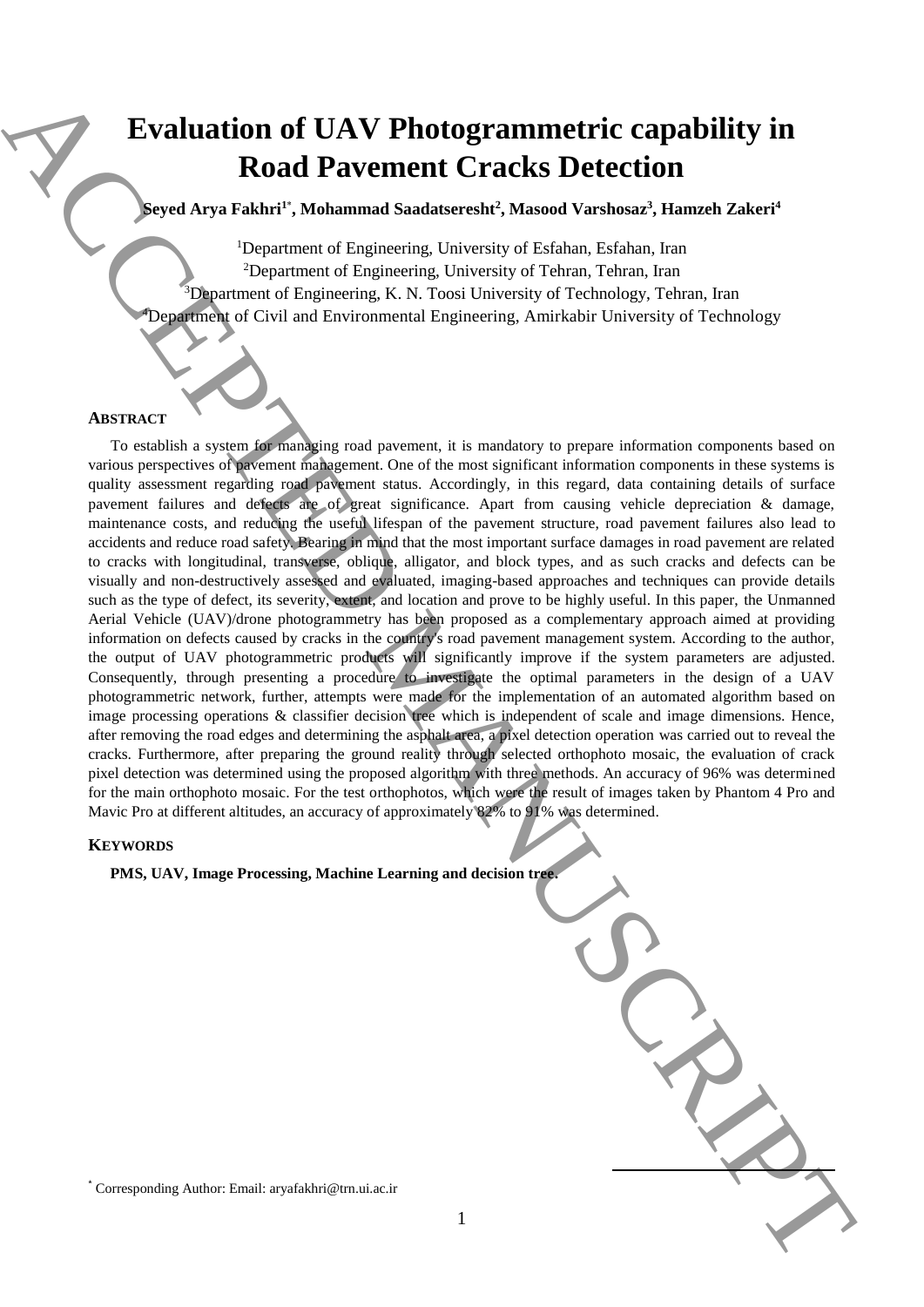# **1. Introduction**

Extraction of road cracks automatically and using images taken by a photogrammetric drone are very useful and cost-effective in various ways. Field visits by experts can be very time-consuming and costly. On the other hand, in most cases, experts evaluate only a part of the road and generalize its condition to other parts of the road, which causes serious errors and mistakes in examining the condition of road pavement [1-3]. Laser scanners can be used to automatically check the condition of paved roads and asphalt cracks. These tools are very expensive and costly to purchase, maintain and maintain. Therefore, the use of UAV images to detect and extract road cracks seems to be an essential need in managing and monitoring the condition of roads. In this way, it can be done automatically at a relatively low cost. **FROM CONTRACT CONTRACT CONTRACT CONTRACT CONTRACT CONTRACT CONTRACT CONTRACT CONTRACT CONTRACT CONTRACT CONTRACT CONTRACT CONTRACT CONTRACT CONTRACT CONTRACT CONTRACT CONTRACT CONTRACT CONTRACT CONTRACT CONTRACT CONTRACT** 

### **2. Methodology**

In general, the proposed method in this paper consists of 4 operational and processing phases, which are:

- Network design and data collection: In this phase, after identifying the area and performing ground mapping operations, network design operations and adjusting camera parameters are performed.
- Photogrammetric processing and calculations: In this phase, first, the obtained images are pre-processed, then, using specialized software in the field of UAV image processing, photogrammetric products such as orthophoto mosaic are produced with the highest separation from the asphalt surface of the roads.
- Detection of crack pixels due to cracking: In this phase, steps such as roadside removal, image preprocessing, feature extraction, training data generation, and crack detection are presented based on a method based on supervised classification using the decision tree [4-6].
- Output accuracy assessment: The results of the mentioned method are compared with the ground reality and after the formation of the ambiguity matrix, the accuracy of the proposed method is determined [7-8].

### **3. Results and Discussion**

At this stage, after the feature vector of the eight components related to the segmented tiles from each orthophoto mosaic section produced is introduced as the input to the decision tree, the output is labeled crack or non-crack. Figure 1 shows an example of an orthophoto-mosaic at a height of 20 meters and the final output of four sections of road with dimensions of 100 pixels by 100 pixels.



C: The third part of the road D: The fourth part of the road **Figure 1. Final results related to crack detection in different sections of the road**

Figure 2 also shows an example of cracks detected based on the proposed method relative to ground reality in the orthophoto generated from a height of 20 meters to evaluate the results of the output of the proposed algorithm. The first type is marked in yellow and the second type is marked in red.



**ground reality**

To evaluate the accuracy of the above method, the ambiguity matrix values were calculated. According to Table 1, an example of the accuracy of the output with three methods is shown on the orthophoto at a height of 20 meters.

| <b>Table 1. the Confusion Matrix</b>         |                |                                   |                |
|----------------------------------------------|----------------|-----------------------------------|----------------|
| <b>Total number of pixels</b><br>(449649792) |                | <b>Predicted number of pixels</b> |                |
|                                              |                | <b>Crack</b>                      | No crack       |
| Number of<br>known pixels                    | <b>Crack</b>   | $TP =$<br>66931991                | $FN = 3522736$ |
|                                              | N <sub>0</sub> | $FP =$                            | $TN =$         |
|                                              | crack          | 15167803                          | 364027264      |
| Accuracy                                     |                | 96%                               |                |
| Kappa                                        |                | 96%                               |                |
| F1 Score                                     |                | 88%                               |                |
|                                              |                |                                   |                |